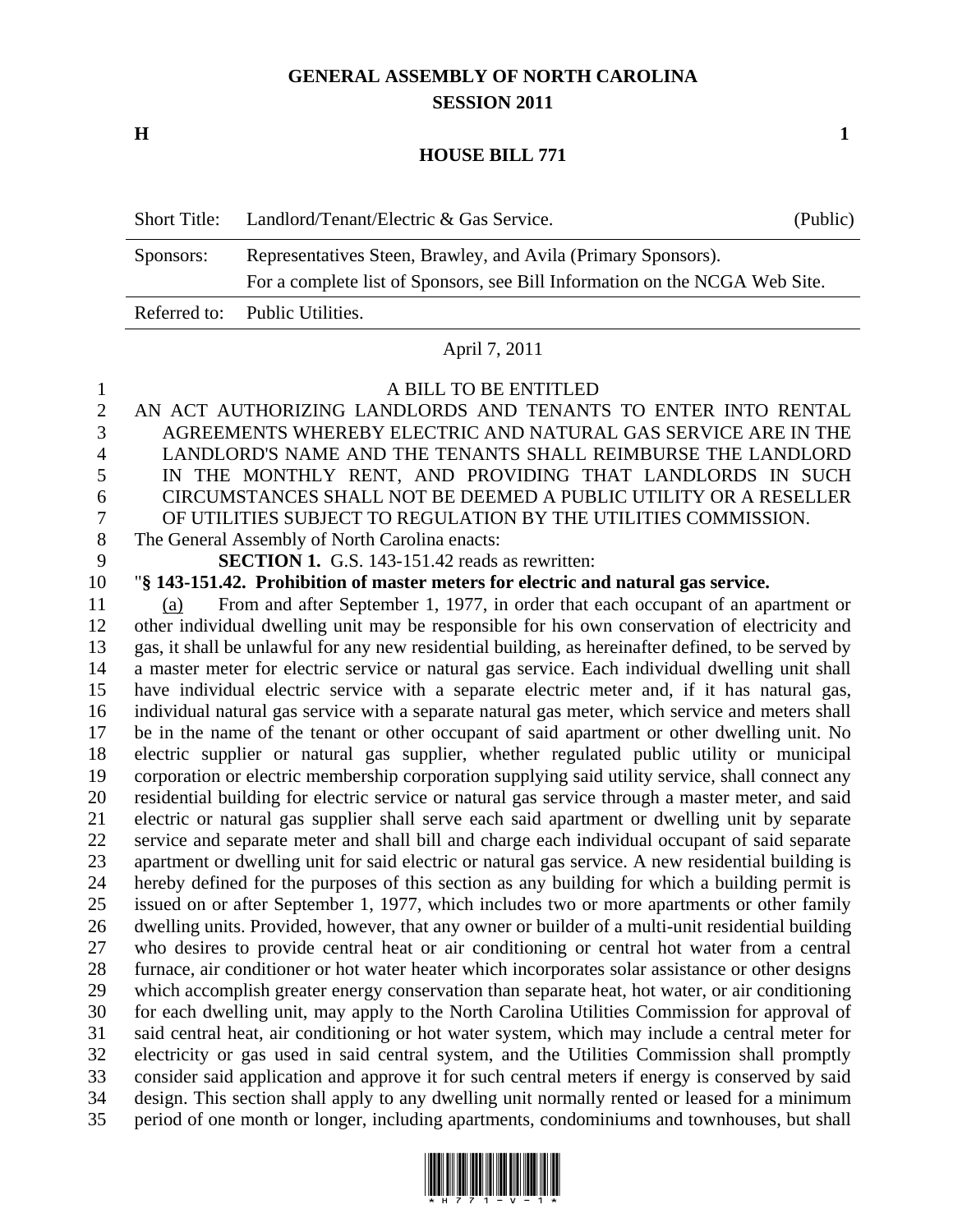## **General Assembly of North Carolina Session 2011**

 not apply to hotels, motels, hotels or motels that have been converted into condominiums, dormitories, rooming houses or nursing homes, or homes for the elderly. (b) The provisions of subsection (a) of this section shall not apply where a landlord and tenant agree to any of the following in a rental agreement: (i) the separate electric meter and, if the dwelling unit has natural gas, the separate natural gas meter shall be in the name of the landlord; (ii) a specific monetary amount each month for electric service and, if the dwelling unit has natural gas, the natural gas service shall be included in the monthly rent for the dwelling unit; (iii) the tenant will reimburse the landlord for any monthly costs of electric service and, if the dwelling unit has the natural gas, natural gas service where the costs of the services exceed the amount provided in subdivision (ii) of this subsection; or (iv) in the case where the landlord has separate rental agreements with two or more tenants residing in the same dwelling unit, the costs of electric service and, if the dwelling unit has the natural gas, natural gas service shall be calculated by equally dividing the cost of electric and gas service by the total number of tenants in the dwelling unit. If the landlord and tenant have not entered into a rental agreement under this subsection and the tenant has failed to obtain, in his or her own name, electric service and, if the dwelling unit has natural gas, natural gas service, the landlord may arrange for the immediate disconnection of electric and natural gas service to the dwelling unit without notice to the tenant, and the landlord shall in no way be liable to the tenant for any claims arising out of the disconnection of services. In addition, the landlord may, pursuant to a written rental agreement, charge the tenant a monthly fee relating to the tenant's unauthorized disconnection of, or the tenant's failure to obtain, electric service and, if the dwelling unit has natural gas, natural gas service in the tenant's own name during the term of the lease, and the landlord may charge the monthly fee until the tenant either secures the connection or reconnection of electric or natural gas services in the tenant's own name or until the tenant surrenders legal possession of the dwelling unit to the landlord. Any monies received or otherwise retained by a landlord under this subsection shall in no way cause the landlord to be deemed a reseller of utilities or a public utility, as that term is defined in G.S. 62-3(23). The provisions of this subsection shall apply to any dwelling unit normally rented or leased for a minimum period of one month or longer, including apartments, condominiums, and townhouses, dwelling units rented or leased to businesses, dormitories, rooming houses, nursing homes, or homes for the elderly. For purposes of this subsection, the term "dwelling unit" means any residential home containing a living area and kitchen available for use by all of the occupants of the home and one or more bathrooms, and the term "dormitories" includes privately owned dwelling units primarily marketed to, or otherwise occupied by, students or members of the United States Armed Forces." **SECTION 2.** G.S. 62-3(23)d. reads as rewritten: "d. The term "public utility," except as otherwise expressly provided in this Chapter, shall not include a municipality, an authority organized under the North Carolina Water and Sewer Authorities Act, electric or telephone membership corporation; or any person not otherwise a public utility who furnishes such service or commodity only to himself, his employees or tenants when such service or commodity is not resold to or used by others; provided, however, that any person other than a nonprofit organization serving only its members, who distributes or provides utility service to his employees or tenants by individual meters or by other coin-operated devices with a charge for metered or coin-operated utility service shall be a public utility within the definition and meaning of this Chapter with respect to the regulation of rates and provisions of service rendered through such

 meter or coin-operated device imposing such separate metered utility charge. However, the term "public utility" shall not include a